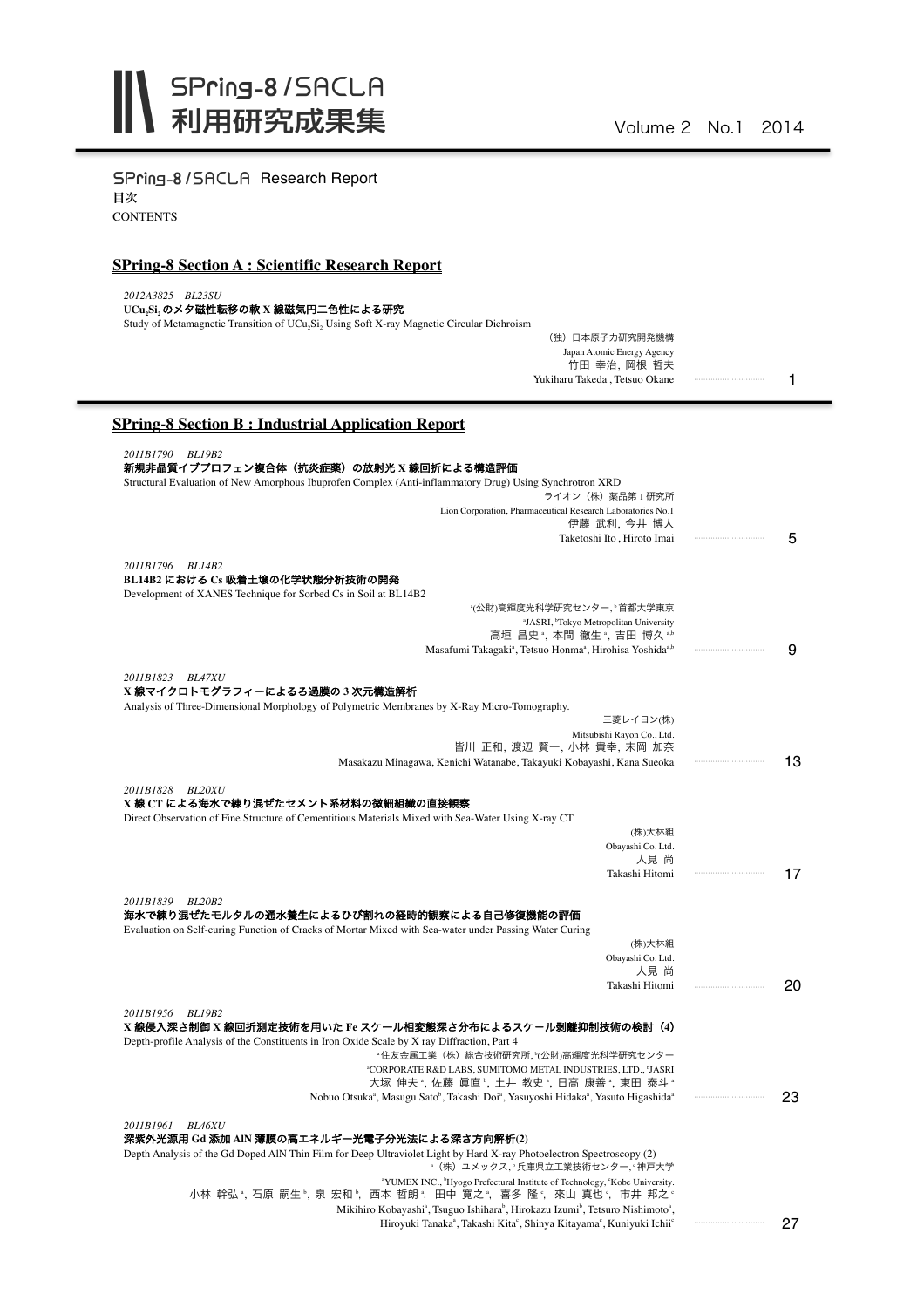| 2011B1963<br>BL19B2<br>ラジカル共重合反応により誘起されるポリジメチルシロキサン系ゲル中の相分離構造                                                                                                 |    |
|---------------------------------------------------------------------------------------------------------------------------------------------------------------|----|
| Phase Separated Structure of Poly(Dimethyl Siloxane) Gel Generated by Radical Copolymerization<br>"(株)メニコン,"名古屋工業大学                                           |    |
| <sup>a</sup> Menicon Co,. Ltd., <sup>b</sup> Nagoya Institute of Technology                                                                                   |    |
| 伊藤 恵利 ", 山本 勝宏 "<br>Eri Ito <sup>a</sup> , Katsuhiro Yamamoto <sup>b</sup>                                                                                    | 31 |
| 2011B1973<br>BL19B2                                                                                                                                           |    |
| 微小角入射 X 線散乱を用いた乳化物の塗布状態における構造解析<br>Study of the Applied Emulsion Film with Grazing-Incidence X-ray Scattering                                                 |    |
| 資生堂リサーチセンター                                                                                                                                                   |    |
| SHISEIDO RESEARCH CENTER<br>八巻 悟史, 岡 隆史, 國澤 直美, 岡本 亨                                                                                                          |    |
| Satoshi Yamaki, Takashi Oka, Naomi Kunizawa, Toru Okamoto                                                                                                     | 35 |
| 2011B1979<br><b>BL19B2</b>                                                                                                                                    |    |
| 低アルカリ性セメントの初期水和における反応過程の経時的観察<br>Temporal Observation on Hydration Process of Low-alkali Cement                                                               |    |
| (株)大林組                                                                                                                                                        |    |
| Obayashi Co. Ltd.<br>人見 尚                                                                                                                                     |    |
| Takashi Hitomi                                                                                                                                                | 37 |
| 2012A1167 BL19B2                                                                                                                                              |    |
| リチウムイオン正電極の三次元 XAS 計測                                                                                                                                         |    |
| 3D XAS Measurement of Positive Electrode in Lithium Ion Battery<br>*(株)日立製作所 日立研究所,"(公財)高輝度光科学研究センター                                                          |    |
| <sup>a</sup> Hitachi Ltd., Hitachi Research Lab., <sup>b</sup> JASRI                                                                                          |    |
| 平野 辰巳 ", 寺田 尚平 ", 日高 貴志夫 ", 梶原 堅太郎 "<br>Tatsumi Hirano <sup>ª</sup> , Shohei Terada <sup>ª</sup> , Kishio Hidaka <sup>ª</sup> , Kentaro Kajiwara <sup>b</sup> | 40 |
| 2012A1268 BL02B2                                                                                                                                              |    |
| ニッケル水素電池用水素吸蔵合金の結晶構造の解析                                                                                                                                       |    |
| Crystal Structure Analysis of Hydrogen Absorbing Alloy for Nickel-Metal Hydride (Ni-MH) Battery<br>FDK トワイセル株式会社                                              |    |
| FDK TWICELL Co., Ltd.                                                                                                                                         |    |
| 安岡 茂和, 石田 潤, 甲斐 拓也                                                                                                                                            |    |
| Shigekazu Yasuoka, Jun Ishida, Takuya Kai                                                                                                                     | 44 |
| 2012A1318 BL08W                                                                                                                                               |    |
| 高エネルギー放射光蛍光 X 線法による酸化ジルコニウム中微量重元素の定量分析                                                                                                                        |    |
| Determination of Trace Heavy Elements in Zirconium Oxide Using High-Energy Synchrotron Radiation X-Ray Fluorescence<br>Spectrometry                           |    |
| "第一稀元素化学工業株式会社, "(公財)高輝度光科学研究センター                                                                                                                             |    |
| <sup>ª</sup> Daiichi Kigenso Kagaku Kogyo Co., Ltd., <sup>b</sup> JASRI<br>國貞 泰一 ", 寺田 昌生 ", 関 隼人 ", 野井 浩祐 ", 伊藤 真義 "                                         |    |
| Taichi Kunisada <sup>a</sup> , Masao Terada <sup>a</sup> , Hayato Seki <sup>a</sup> , Kousuke Noi <sup>a</sup> , Masayoshi Itou <sup>b</sup>                  | 48 |
| 2012A1405 BL27SU                                                                                                                                              |    |
| イオン注入法により作製された Mg 注入 GaN 中の Mg の局所構造解析<br>The Local Structure around the Ion Implanted Mg in GaN Studied Using X-ray Absorption Fine Structure                |    |
| 住友電気工業株式会社                                                                                                                                                    |    |
| Sumitomo Electric Industries, Ltd.<br>米村 卓巳、飯原 順次、橋本 信、斎藤 吉広、中村 孝夫                                                                                            |    |
| Takumi Yonemura, Junji Iihara, Shin Hashimoto, Yoshihiro Saito and Takao Nakamura                                                                             | 54 |
| 2012A1425 BL47XU                                                                                                                                              |    |
| X 線マイクロトモグラフィーを用いた炭素繊維複合材料のクラック解析                                                                                                                             |    |
| Microcrack Analysis of Carbon Fiber Reinforced Plastic by Using X-ray Micro-Tomography Method<br>三菱レイヨン(株)                                                    |    |
| Mitsubishi Rayon Co., Ltd.                                                                                                                                    |    |
| 小林 貴幸, 渡辺 賢一, 北 早苗, 皆川 正和, 橋本 千恵, 井上 加奈<br>Takayuki Kobayashi, Kenichi Watanabe, Sanae Kita, Masakazu Minagawa, Chie Hashimoto, Kana Inoue                    | 57 |
|                                                                                                                                                               |    |
| 2012A1752<br><i>BL14B2</i><br>接着強度におよぼすニッケルめっき構造の影響                                                                                                           |    |
| Influence of the Nickel Plating Structure to Cause to Adhesive Strength                                                                                       |    |
| (株)デンソー<br>DENSO Corp.                                                                                                                                        |    |
| 岡本 泰志                                                                                                                                                         |    |
| Yasushi Okamoto                                                                                                                                               | 61 |
| 2012B1157<br>BL19B2                                                                                                                                           |    |
| 加硫中のゴムの発泡/消泡機構の解明<br>Analysis of the Appearing / Disappearing Mechanism of Bubbles in the Rubber under Vulcanization                                          |    |
| 横浜ゴム株式会社                                                                                                                                                      |    |
| THE YOKOHAMA RUBBER CO., LTD.<br>松田 健太, 平井 秀憲, 広田 孝司, 羽田野 晃葵,                                                                                                 |    |
| 米山 飛鳥, 網野 直也, 佐藤 有二                                                                                                                                           |    |
| Kenta Matsuda, Hidenori Hirai, Takashi Hirota, Kouki Hatano,                                                                                                  |    |

Asuka Yoneyama, Naoya Amino, Yuji Sato 64 ・・・・・・・・・・・・・・・・・・・・・・・・・・・・・・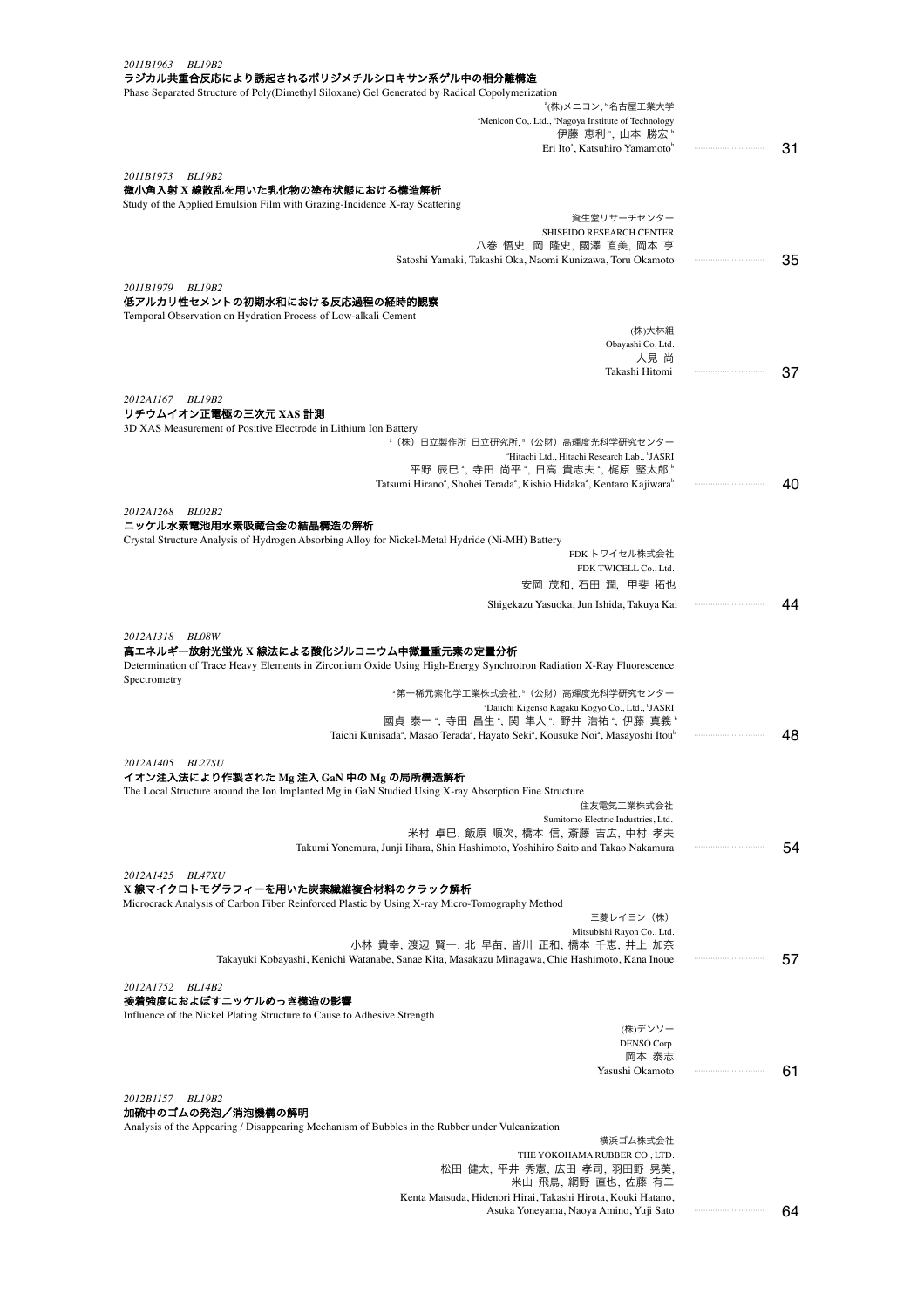| 2012B1164 BL27SU<br>軟 X 線 XAFS を用いた Al-Mg-Si 系合金中に形成されるナノクラスタの局所構造解析<br>Analysis on Nanocluster Structure of Al-Mg-Si Alloy by XAFS Measurement                                                                                                                                             |     |  |
|---------------------------------------------------------------------------------------------------------------------------------------------------------------------------------------------------------------------------------------------------------------------------------------------|-----|--|
| ≞株式会社 UACJ, ♭兵庫県立大学                                                                                                                                                                                                                                                                         |     |  |
| <sup>a</sup> UACJ Corporation, <sup>b</sup> University of Hyogo                                                                                                                                                                                                                             |     |  |
| 山本 裕介 *, 足立 大樹 *                                                                                                                                                                                                                                                                            |     |  |
| Yusuke Yamamoto <sup>a</sup> , Hiroki Adachi <sup>b</sup>                                                                                                                                                                                                                                   | 69  |  |
| 2012B1224 BL47XU<br>ファイバ整列基板の CO, レーザ照射耐性強化による融着光ファイバ内部欠陥低減に向けた CT 観測に基づく研究<br>The Study on the Reduction Effect of the Defects in $CO2$ Laser Fusion Spliced Fiber Based on the Improvement of Laser<br>Damage Durability of the Fiber Alignment Substrate Using Micro-Computed Tomography |     |  |
| *日本電信電話株式会社 フォトニクス研究所,                                                                                                                                                                                                                                                                      |     |  |
| ʰ(公財)高輝度光科学研究センター, ゜(独)科学技術振興機構                                                                                                                                                                                                                                                             |     |  |
| "Nippon Telegraph and Telephone Corporation Photonics Labs., "JASRI, "JST<br>小池 真司 , 柳 秀一 , 高橋 哲夫 , 上杉 健太朗 ,                                                                                                                                                                                |     |  |
| 竹内 晃久 〝,星野 真人 〝,鈴木 芳生 〝,渡辺 義夫 〟                                                                                                                                                                                                                                                             |     |  |
| Shinji Koike <sup>a</sup> , Shuichi Yanagi <sup>a</sup> , Tetsuo Takahashi <sup>a</sup> , Kentaro Uesugi <sup>b</sup> ,                                                                                                                                                                     |     |  |
| Akihisa Takeuchi <sup>b</sup> , Masato Hoshino <sup>b</sup> , Yoshio Suzuki <sup>b</sup> , Yoshio Watanabe <sup>c</sup>                                                                                                                                                                     | 73  |  |
| 2012B1279 BL27SU                                                                                                                                                                                                                                                                            |     |  |
| X 線吸収分光測定によるアルミニウムおよびニッケルめっき表面構造の解析                                                                                                                                                                                                                                                         |     |  |
| Analysis of Surface Structures of Aluminum and Nickel Plating by X-ray Absorption Spectroscopy<br>(株)デンソー                                                                                                                                                                                   |     |  |
| DENSO Corp.                                                                                                                                                                                                                                                                                 |     |  |
| 岡本 泰志                                                                                                                                                                                                                                                                                       |     |  |
| Yasushi Okamoto                                                                                                                                                                                                                                                                             | 78  |  |
| 2012B1409 BL19B2                                                                                                                                                                                                                                                                            |     |  |
| リチウムイオン電池セルの二次元 XAS 計測                                                                                                                                                                                                                                                                      |     |  |
| 2D XAS Measurement of Lithium Ion Battery Cells                                                                                                                                                                                                                                             |     |  |
| *(株)日立製作所 日立研究所, ゚(公財)高輝度光科学研究センター<br><sup>a</sup> Hitachi Ltd., Hitachi Research Lab., <sup>b</sup> JASRI                                                                                                                                                                                  |     |  |
| 平野 辰巳 ゚,高松 大郊 ゚,北川 寛 ゚,織田 将成 ゚,梶原 堅太郎 ゚                                                                                                                                                                                                                                                     |     |  |
| Tatsumi Hirano <sup>a</sup> , Daiko Takamatsu <sup>a</sup> , Kan Kitagawa <sup>a</sup> , Masanari Oda <sup>a</sup> , Kentaro Kajiwara <sup>b</sup>                                                                                                                                          | 82  |  |
|                                                                                                                                                                                                                                                                                             |     |  |
| 2012B1594 BL19B2<br>ゴムの摩耗の起源の解明                                                                                                                                                                                                                                                             |     |  |
| Analysis of the Origin of Rubber Abrasion by X-ray Imaging Method                                                                                                                                                                                                                           |     |  |
| "横浜ゴム(株),"金沢大学                                                                                                                                                                                                                                                                              |     |  |
| "THE YOKOHAMA RUBBER CO., LTD., <sup>b</sup> Kanazawa University<br>網野 直也*, 岩井 智昭*, 佐藤 正樹*, 植田 貴也*, 小宮山 巧*                                                                                                                                                                                  |     |  |
| Naoya Amino <sup>a</sup> , Tomoaki Iwai <sup>b</sup> , Masaki Sato <sup>a</sup> , Takaya Ueda <sup>b</sup> , Takumi Komiyama <sup>b</sup>                                                                                                                                                   | 86  |  |
|                                                                                                                                                                                                                                                                                             |     |  |
| 2012B1862 BL19B2<br>都市ごみ焼却残渣中セシウムの存在形態の同定                                                                                                                                                                                                                                                   |     |  |
| Identification of the Existing Form of Cesium in Bottom Ash and Fly Ash in Municipal Solid Wastes                                                                                                                                                                                           |     |  |
| "九州大学, "北海道大学                                                                                                                                                                                                                                                                               |     |  |
| "Kyushu University, "Hokkaido University.<br>渡邉 優香 <sup>a</sup> , Saffarzadeh Amirhomayoun <sup>a</sup> , 東條 安匡 <sup>b</sup> , 島岡 隆行 ª                                                                                                                                                      |     |  |
| Yuka Watanabe <sup>a</sup> , Amirhomayoun Saffarzadeh <sup>a</sup> , Yasumasa Tojo <sup>b</sup> , Takayuki Shimaoka <sup>a</sup>                                                                                                                                                            | 89  |  |
|                                                                                                                                                                                                                                                                                             |     |  |
| 2012B1884 BL19B2<br>硝酸アンモニウム水溶液浸漬による低アルカリ性セメントの劣化過程の経時観察<br>Temporal Observation of the Degradation Process of Low Alkali Cement Immersed in Ammonium Nitrate Solution                                                                                                                      |     |  |
| (株)大林組                                                                                                                                                                                                                                                                                      |     |  |
| Obayashi Co. Ltd.<br>人見 尚                                                                                                                                                                                                                                                                   |     |  |
| Takashi Hitomi                                                                                                                                                                                                                                                                              | 94  |  |
|                                                                                                                                                                                                                                                                                             |     |  |
| 2013A1073 BL19B2<br>異常分散 X 線回折による(Ni <sub>oss-X</sub> Zn <sub>x</sub> Cu <sub>osl</sub> Mn <sub>os3</sub> )Fe <sub>2</sub> O <sub>4</sub> の結晶構造解析と磁気特性                                                                                                                                      |     |  |
| Crystal Structure Analysis and Magnetic Property of Ferrite (Ni <sub>0.96-x</sub> Zn <sub>x</sub> Cu <sub>0.01</sub> Mn <sub>0.03</sub> )Fe <sub>2</sub> O <sub>4</sub> by Using Anomalous Scattering<br>X-ray Diffraction                                                                  |     |  |
| 株式会社村田製作所                                                                                                                                                                                                                                                                                   |     |  |
| Murata Manufacturing Co., Ltd.<br>岩堀 禎浩, 今村 嘉也                                                                                                                                                                                                                                              |     |  |
| Yoshihiro Iwahori, Yoshinari Imamura                                                                                                                                                                                                                                                        | 100 |  |
|                                                                                                                                                                                                                                                                                             |     |  |
| 2013A1074 BL19B2<br>トバモライト合成への低結晶質シリカの活用(3)                                                                                                                                                                                                                                                 |     |  |
| Use of Low Crystalline Silica for the Synthesis of Tobermorite (3)                                                                                                                                                                                                                          |     |  |
| "旭化成㈱,"旭化成建材㈱<br><sup>a</sup> ASAHI KASEI. CO. LTD., <sup>b</sup> ASAHI KASEI CONSTRUCTION MATERIALS CO.                                                                                                                                                                                    |     |  |
| 松野 信也 *, 東口 光晴 *, 石川 哲吏 *, 松井 久仁雄 *                                                                                                                                                                                                                                                         |     |  |
| Shinya Matsuno <sup>a</sup> , Mitsuharu Higashiguchi <sup>a</sup> , Tetsuji Ishikawa <sup>a</sup> , Kunio Matsui <sup>b</sup>                                                                                                                                                               | 105 |  |
|                                                                                                                                                                                                                                                                                             |     |  |
| 2013A1131<br><b>BL20XU</b><br>浸炭層模擬材のき裂発生・伝播のその場観察                                                                                                                                                                                                                                          |     |  |
| Assessment of Low-cycle Fatigue Behaviors in Case Hardening Steel                                                                                                                                                                                                                           |     |  |
| "九州大学,"大同特殊鋼株式会社,"豊橋技術科学大学,"(公財)高輝度光科学研究センター                                                                                                                                                                                                                                                |     |  |
| <sup>a</sup> Kyushu University, <sup>b</sup> Daido Steel Co., Ltd., 'Toyohashi University of Technology, <sup>d</sup> JASRI<br>戸田 裕之 ゚, 井上 圭介 ゚, 森田 敏之 ゚, 中山 恭平 ゚, 小林 正和 ゚, 橋本 保 ゚, 上杉 健太朗 ゚                                                                                                |     |  |
| Hiroyuki Toda <sup>a</sup> , Keisuke Inoue <sup>b</sup> , Toshiyuki Morita <sup>b</sup> , Kyouhei Nakayama <sup>b</sup> ,                                                                                                                                                                   |     |  |

Masakazu Kobayashi°, Tamotsu Hashimoto<sup>d</sup>, Kentaro Uesugi<sup>d</sup>an ammammumum 110